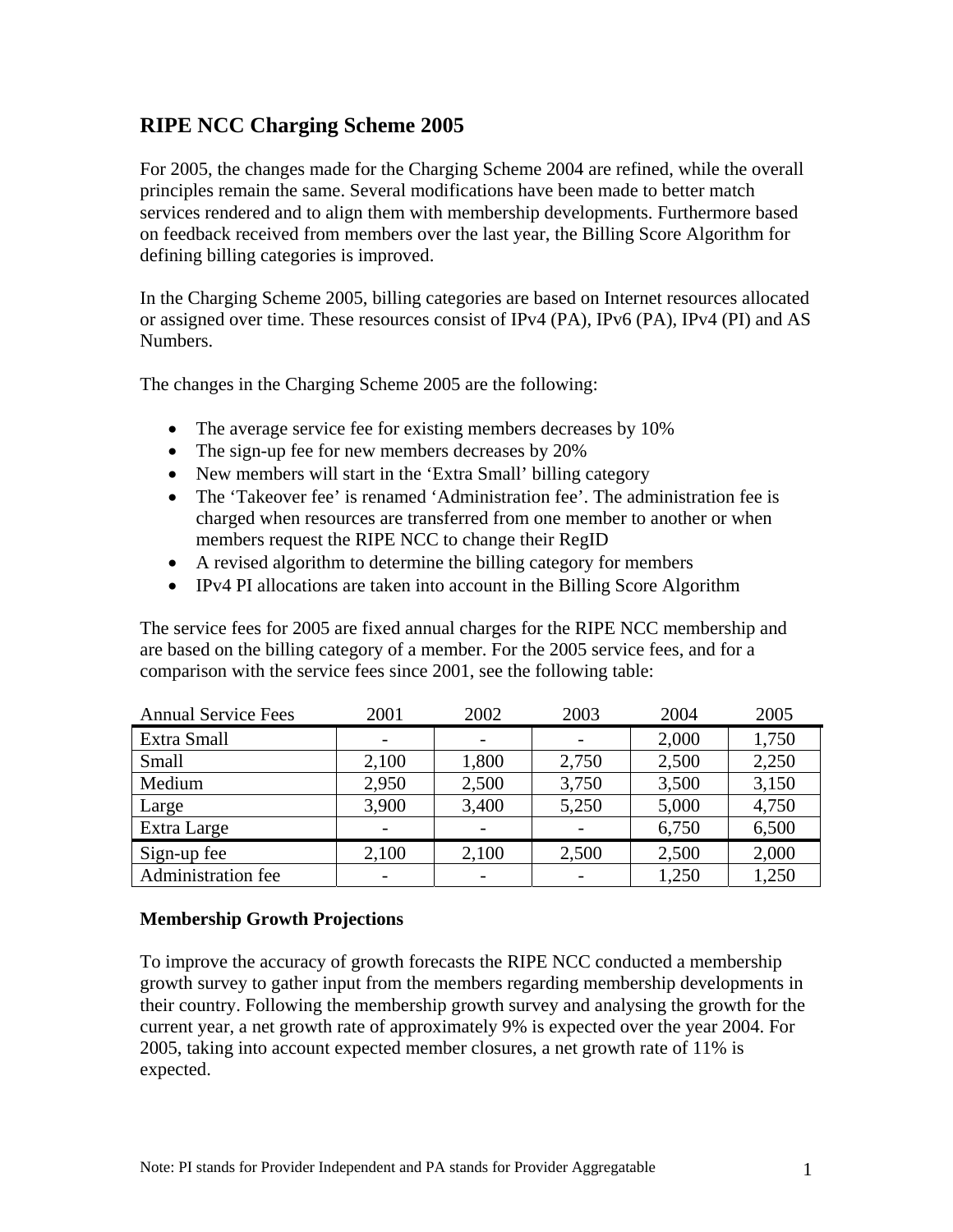|                  |       |       |       | Projection | <b>Budget</b> |
|------------------|-------|-------|-------|------------|---------------|
| Number of LIRs   | 2001  | 2002  | 2003  | 2004       | 2005          |
| Extra Small      |       |       |       | 729        | 1,156         |
| Small            | 2,536 | 2,503 | 2,664 | 2,247      | 2,082         |
| Medium           | 441   | 614   | 659   | 647        | 757           |
| Large            | 145   | 152   | 165   | 130        | 151           |
| Extra Large      |       |       |       | 33         | 38            |
| Total membership | 3,122 | 3,269 | 3,488 | 3,786      | 4,184         |
| Net Growth %     | 22 %  | 5 %   | 7%    | 9 %        | 11 %          |

The membership figures for 2001 - 2003, the projections for the remainder of 2004 and the estimation for the budget for 2005 are as follows:

**Note:** New members that are expected after the billing scores for 2005 have been determined are included in the Extra Small billing category.

Each member is allocated a score according to the Billing Score Algorithm (see Appendix I). Starting from the lowest score, all members are ranked in order depending on their score. Members with the same score get identical rankings. The billing categories are defined using the following cumulative boundaries:

- Up to 20% of the members will make up the Extra Small billing category
- Up to 75% of the members will make up the Extra Small and Small billing categories
- Up to 95% of the members will make up the Medium billing category and all smaller billing categories
- Up to 99% of the members will make up the Large billing category and all smaller billing categories
- The remaining members will make up the Extra Large billing category

**Note:** These percentages may deviate slightly. If a set of members with the same score fall across the boundary between billing categories, these members will be part of the next higher billing category.

## **Percentage of Total Members per Billing Category**

|                         |                          |      |      | July | Cumulative |
|-------------------------|--------------------------|------|------|------|------------|
| <b>Billing Category</b> | 2001                     | 2002 | 2003 | 2004 | % 2005     |
| Extra Small             | $\overline{\phantom{0}}$ |      |      | 20 % | 20 %       |
| Small                   | 81 %                     | 77 % | 78 % | 58 % | 75 %       |
| Medium                  | 14 %                     | 19 % | 18 % | 17 % | 95 %       |
| Large                   | 5 %                      | 4 %  | 4 %  | 4 %  | 99 %       |
| Extra large             |                          |      |      | $\%$ | 100 %      |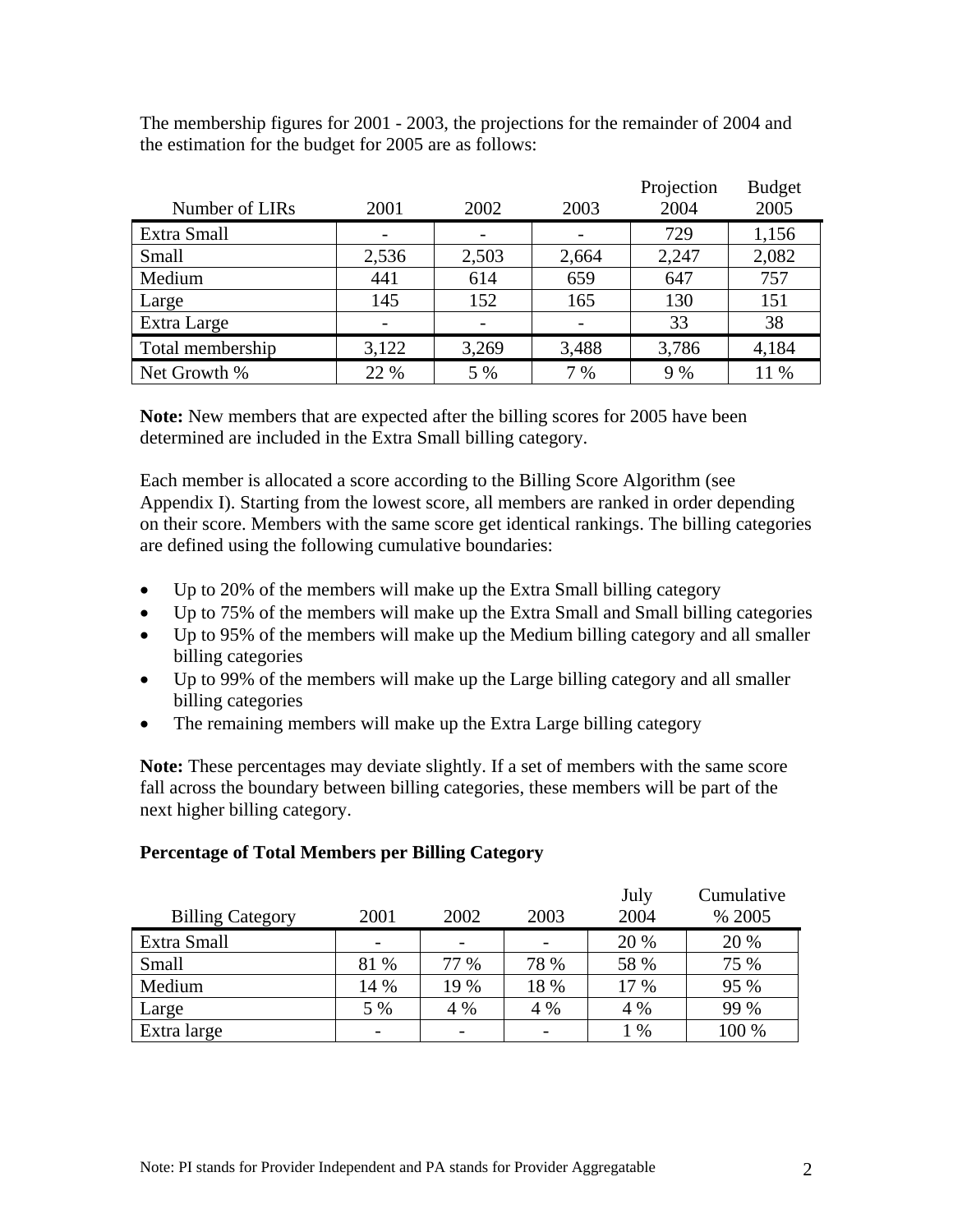The billing scores for members will be determined on 30 September 2004. The billing category and score range will be published and every member will be notified of their billing score and billing category by e-mail.

#### **Change Matrix - Expected Changes of Members Between the Billing Categories**

The Change Matrix indicates the percentage of members currently in a certain billing category that are expected to move to a different billing category for 2005.

**For example**: the matrix shows that, for 2005, 53% of the members currently in the Extra Small billing category are expected to remain in that category, 41% of the members currently in the Extra Small billing category are expected to move to the Small category and 6% of the members currently in the Extra Small billing category are expected to move to the Medium category.

| From:       | To: | Extra Small | Small         | Medium | Large                    | Extra Large                  |
|-------------|-----|-------------|---------------|--------|--------------------------|------------------------------|
| Extra Small |     | 53%         | 41%           | 6%     | $\overline{\phantom{a}}$ | $\qquad \qquad \blacksquare$ |
| Small       |     | 29%         | 62%           | 9%     | 0%                       | $\overline{\phantom{a}}$     |
| Medium      |     | $1\%$       | 23%           | 68%    | 8%                       | 0%                           |
| Large       |     | -           | $\frac{0}{6}$ | 27%    | 64%                      | 8%                           |
| Extra Large |     | -           |               |        | 29%                      | 71%                          |